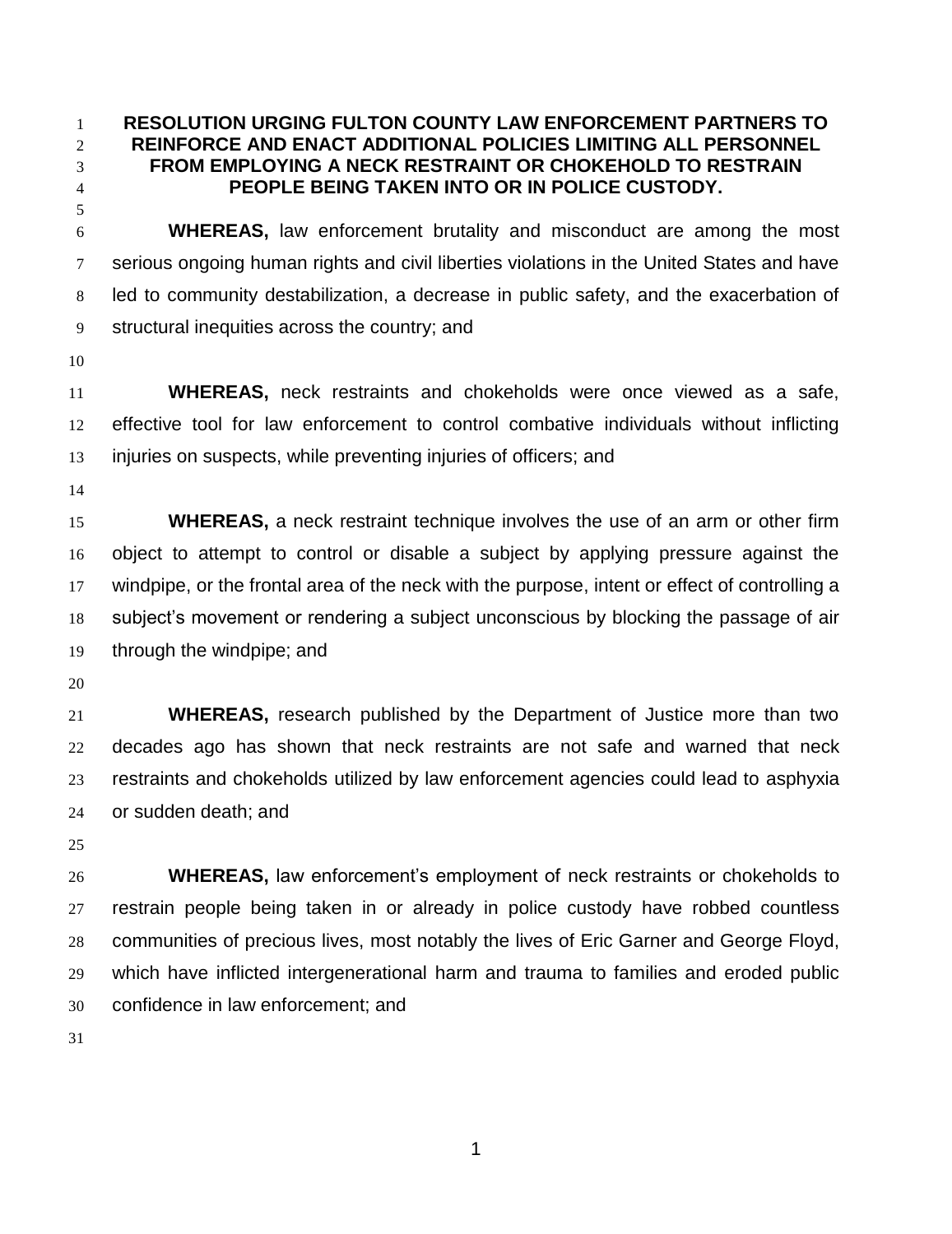**WHEREAS,** after the death of George Floyd, numerous communities, to include New York State and the City of Minneapolis, have outlawed the use of chokeholds and/ or neck restraints by law enforcement; and

 **WHEREAS,** the evolution of national law enforcement practices and jurisprudence have failed to protect nonviolent offenders from the use of neck restraint 7 and/or chokeholds by law enforcement officers, which violate both the letter and the spirit of the oath which each law enforcement officer swears to uphold and which has led to the nationwide impression that law enforcement officers sometimes act above or outside the law to the detriment of the citizenry; and

 **WHEREAS,** Fulton County Law Enforcement Partners have previously recognized the danger of law enforcement officers employing neck restraints and/or chokeholds and have created policies that prohibit the use of any type of physical neck restraint or restraint used in such a manner to choke or restrict the breathing of a person, and does not train its law enforcement officers to use such control techniques.

 **NOW, THEREFORE, BE IT RESOLVED** that the Fulton County Board of Commissioners commends its Fulton County Law Enforcement Partners, including the Fulton County Sheriff, the Fulton County Police Department, and the Fulton County Marshal, for creating policies prohibiting the use of neck restraints and chokeholds and requests that they re-affirm their commitment to the community and reinforce or create additional policies, practices and a culture which limit the use of neck restraints or chokeholds.

 **BE IT FURTHER RESOLVED** that the Fulton County Board of Commissioners urges that each incident involving the use of a neck restraint and/or chokehold by a Fulton County Deputy Sheriff, Police Officer or Deputy Marshal be reported and thoroughly investigated and that all such incidents being found to violate either the letter and/or spirit of the law result in appropriate punishment up to and including termination